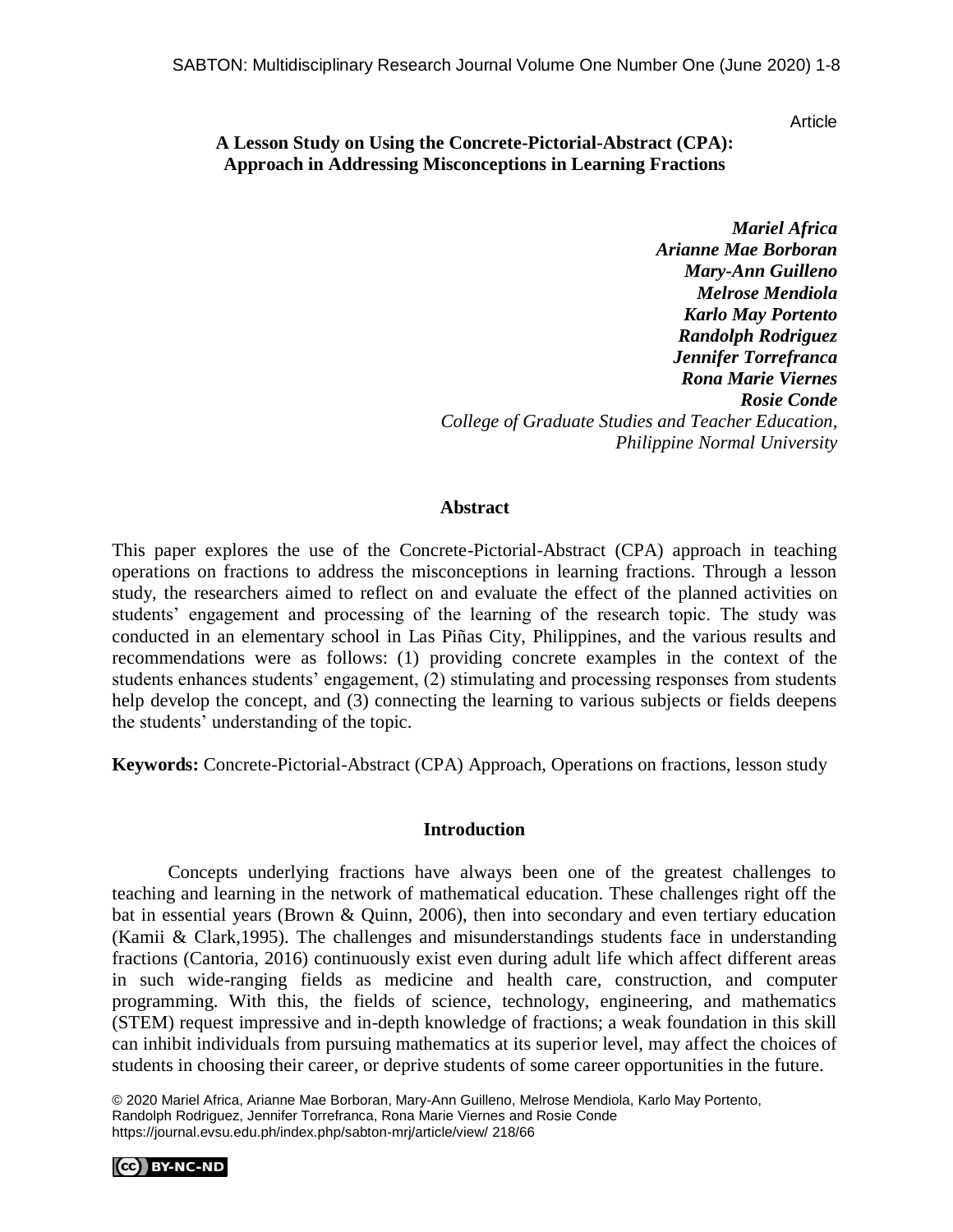The International Bureau of Education (IBE) of UNESCO pointed out that oftentimes the reason why students have some difficulty learning fractions is the lack of conceptual understanding. Understanding the concept of the numerator and denominator is some of the key concepts in fractions. However, there are a lot of students who still view them as two separate numbers rather than a unified whole. As cited in the research by Beswick & Jennison (2009), the topic of rational numbers especially those which involve fractions is complex. Many high school students could not or have difficulty grasping the concepts, which may be the reason why some teachers are not confident in teaching the topic as well. As Van de Walle & Lovin (2006) said, this is the area where most students give up on trying the underlying concepts but just rely on the different rules given per se.

Some issues arise within mathematics educators regarding the methodology for teaching fractions to students since many have a lot of differences in terms of understanding the concept. In the study by McLeod (1992), he concluded that it is important for teachers to be aware of both the cognitive and affective aspects of learning and teaching mathematics. Fazio and Siegler (2011) also agreed with this conclusion and stated that by cultivating conceptual understanding, teachers can help students to understand that fractions are real numbers, and that fraction arithmetic is a meaningful procedure rather than a series of arbitrary steps. Conceptual understanding is difficult to acquire, but it is vital for ensuring a deep and enduring understanding of fractions and fraction arithmetic.

In the Philippine basic education curriculum based on the DepEd K-12 Curriculum Guide for Mathematics, rational numbers or fractions are taught as early as Grade I. The curriculum is arranged in such a way that students' visualization, modeling, and the representation of unit fractions with even denominators in first grade to a more advanced evaluation of complex rational expressions in high school algebra are developed. However, Cantoria (2016) cited that regardless of how the underlying concepts, principles, and operations of fractions recur in the curriculum, many high school graduates still reach tertiary level without mastery.

## **Designing Lessons to Address Misconceptions in Learning Fractions**

Bruner (1966) stated that learning should be inductively done. Also, he added that a theory of instruction should address aspects that include structures that will help learners easily grasp the lesson, and sequences that will let the students go beyond the information given. With this, the proposal for the three stages of learning namely, enactive, iconic, and symbolic, were created. Through this idea, the formulation of the Concrete-Pictorial-Abstract (CPA) approach was invented.

At the enactive level, the child manipulates materials directly. This is commonly referred to as the "concrete" stage. Bruner believed that "learning begins with an action - touching, feeling, and manipulating" (Brahier, 2009, p. 52). In the CPA approach, this is the "doing" part because it involves physical manipulation of objects (i. e., fraction kits, geoboards, etc.) to solve a problem. Furthermore, the iconic level is where the student deals with mental images of objects, but the student does not manipulate them directly. This stage represents the "pictorial" part, which involves the representation of the connections evident in the first step. One way of doing this is by using shapes, diagrams, and graphs. Finally, "abstraction" happens at the

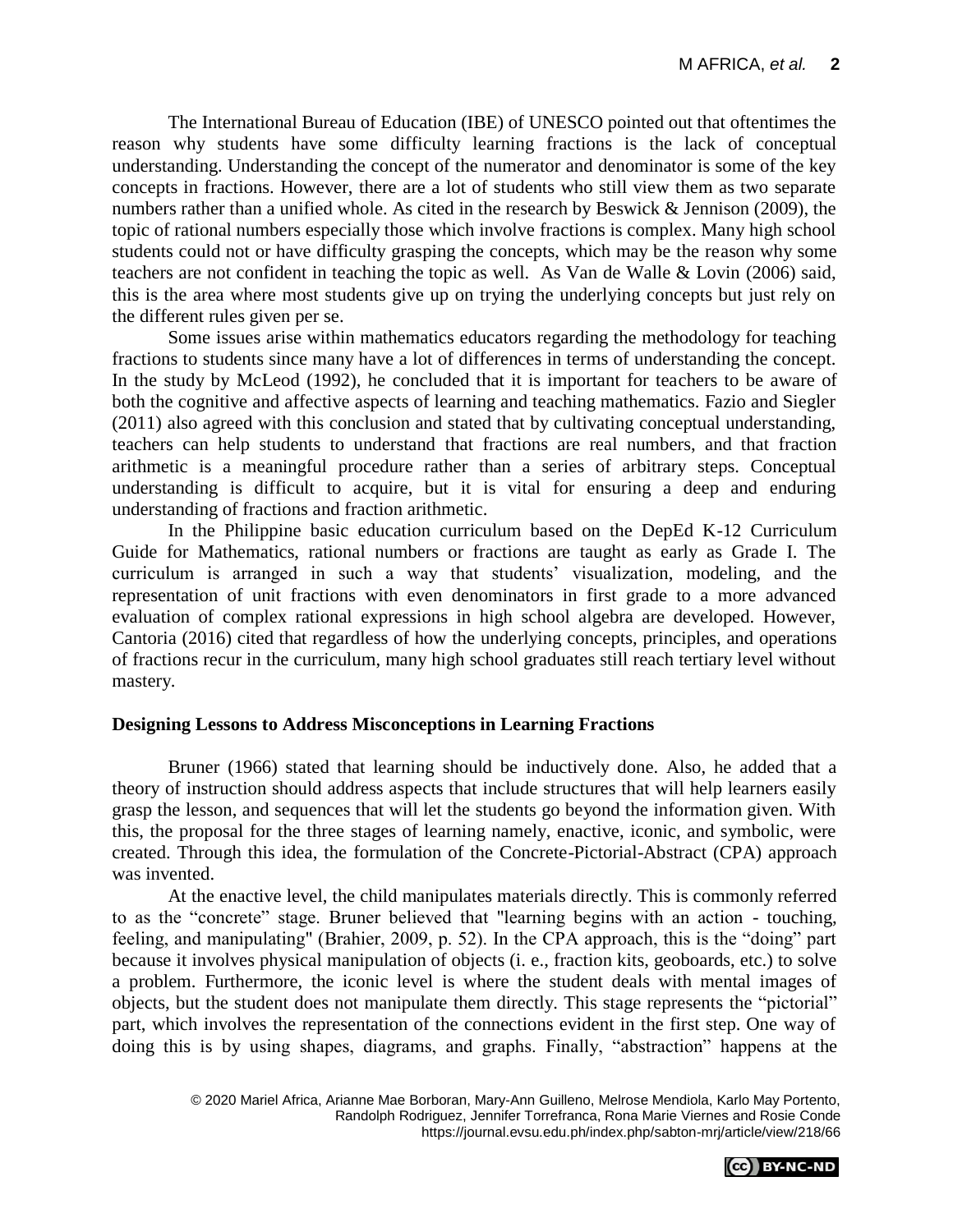## **3** A Lesson Study on Using Concrete-Pictorial-Abstract (CPA): Approach in Addressing Misconceptions in Learning Fractions

symbolic level. Manipulating symbols is used to model problems and demonstrate understanding of the task.

In this paper, the CPA approach is explored in teaching the operations on fractions to address the misconceptions about learning them. Lesson study is used as a methodology for analyzing lessons (Elipane & Bonus, 2015) that makes use of the said approach.

## **Methodology**

To explore the use of the Concrete-Pictorial-Abstract (CPA) approach to teaching operations on fractions in addressing the misconceptions about learning fractions, the group used lesson study to reflect on the planned activities.

Lesson study is a professional development model or process that originated in Japan (Elipane, 2015). It allows the teacher to collaboratively learn to improve the quality of classroom pedagogy. The researchers followed certain steps to achieve our goal, which involved the following: 1. planning the research lesson; 2. performing the research lesson; and 3. reflecting on the outcomes of the research lesson. The group also invited the teachers at the school where they conducted the lesson study and other guests who had prior knowledge or background on how lesson studies are done.

#### **a. Planning the Research Lesson**

Operations on fractions were chosen because they are the basis of more complex topics in mathematics such as algebra, geometry, and trigonometry. The group focused on how to improve students' learning, such as making the students understand the concepts behind each topic, and how to make sense of this learning. In the K–12 Curriculum Guide for Mathematics, fractions should be introduced in first grade and the first quarter of sixth-grade mathematics must focus on the mastery of the operations on fractions and decimals. (See Table 1).

| <b>CONTENT</b>                                                                |                                                                                                                            |                                                                                                                                                                                                                                                   |
|-------------------------------------------------------------------------------|----------------------------------------------------------------------------------------------------------------------------|---------------------------------------------------------------------------------------------------------------------------------------------------------------------------------------------------------------------------------------------------|
| Numbers and Number Sense                                                      |                                                                                                                            |                                                                                                                                                                                                                                                   |
| <b>CONTENT</b><br><b>STANDARDS</b>                                            | <b>PERFORMANCE</b><br><b>STANDARDS</b>                                                                                     | <b>LEARNING</b><br><b>COMPETENCIES</b>                                                                                                                                                                                                            |
| The learner                                                                   | The learner                                                                                                                | The learner                                                                                                                                                                                                                                       |
| demonstrates<br>mastery of the<br>operations of<br>fractions and<br>decimals. | is able to add<br>and subtract<br>fractions and<br>decimal<br>mumbers and<br>solve problems<br>involving these<br>mumbers. | adds and subtracts<br>fractions in simple<br>mixed forms without<br>or with regrouping<br>solves problems<br>involving addition<br>and subtraction of<br>fractions and<br>decimals in simple<br>or mixed forms<br>without and with<br>regrouping. |

Table 1  *K–12 Curriculum Guide of Mathematics on Fractions*

<sup>© 2020</sup> Mariel Africa, Arianne Mae Borboran, Mary-Ann Guilleno, Melrose Mendiola, Karlo May Portento, Randolph Rodriguez, Jennifer Torrefranca, Rona Marie Viernes and Rosie Conde https://journal.evsu.edu.ph/index.php/sabton-mrj/article/view/ 218/66

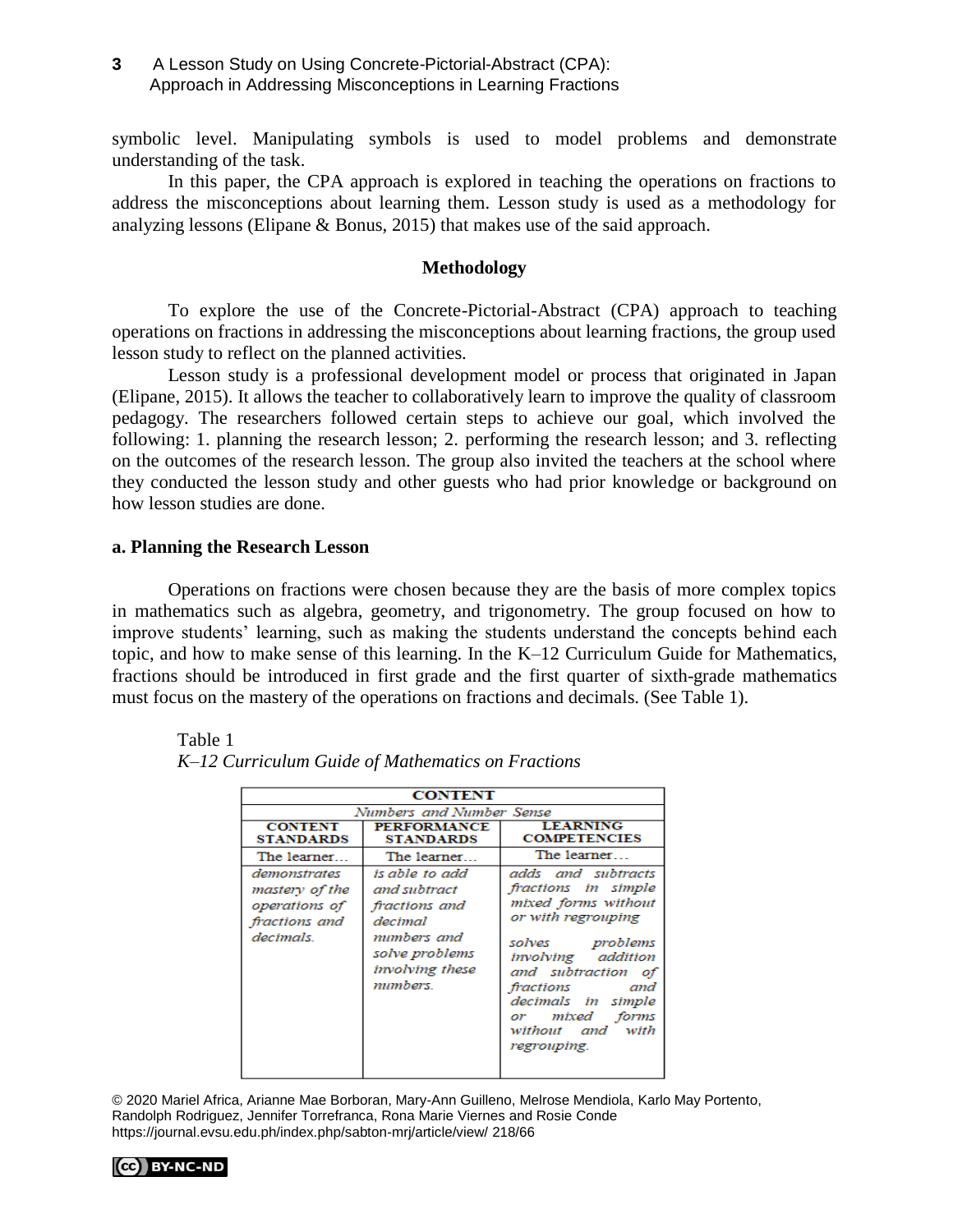The researchers carefully formulated their word problem. The problem encompassed some basic topics, like "Addition and Subtraction of Fractions", "Changing Mixed Numbers to Improper Fractions", and "Area and Perimeter". It is assumed that students learned it multiple times, but with varying levels of difficulty, since the Philippines is adapting to a spiral curriculum. The problem was designed to be answered only by "*yes" or "no",* but the students were asked to discuss their answers afterward for the class to know the reason for their answers. The problem would serve as their anchor task or goal to be accomplished after the discussion and activities carefully prepared by the teacher.

The group was able to invite twenty-five (25) students from an elementary school in Las Piñas, Philippines. The lesson study took place at that school, wherein each section was represented by a student randomly chosen by their respective mathematics teachers.

#### **b. Implementing the Research Lesson**

The lesson started with an activity called "I'm incomplete: Show Me My Piece". The teacher distributed fraction kits to every student and started the activity by asking the students to pick one strip of paper. This activity is aimed at conditioning the minds of the students that each strip represents a whole, "*This is one whole, show me one – half*.". As was observed, the students showed their unique way of showing "*one–half*" to their teacher. Continuously, the teacher provided questions about the relationship between the parts of the whole by asking the students to show "*one – third, one – fourth, one – fifth, one-sixth and one – eight*."

The activity was used not only to stimulate the children's interest in learning fractions, but to help the students realize that fractions are not just made-up numbers. Since these materials prepared are tangible for them to manipulate, they can self-actualize that there are fractions in real life.

After the initial activity, the students were grouped randomly and were given a problem. One of the goals in answering the problem is to decide whether to provide an additional fence on the new rectangular fence based on the perimeter of an originally square fence.

## **Results and Discussions**

Before discussing different suggestions of the research group on how to develop a good lesson on the teaching of fractions based on the conducted lesson study, we will go through first the different misconceptions and cultures of the students.

1. In addition, and subtraction of fractions, students tend to add both numerators and denominators to get the answer.

One group almost had the correct answer as they were able to represent the problem using pictorial representation. They were able to put together the correct number sentences from them, but while they were performing the operations, they added both the values of the numerator and the denominator, leading to an incorrect answer.

2. When they were solving word problems, the students tried to find *keywords* like "sum, difference, total, etc." to identify what operation should be used.

<sup>© 2020</sup> Mariel Africa, Arianne Mae Borboran, Mary-Ann Guilleno, Melrose Mendiola, Karlo May Portento, Randolph Rodriguez, Jennifer Torrefranca, Rona Marie Viernes and Rosie Conde https://journal.evsu.edu.ph/index.php/sabton-mrj/article/view/218/66

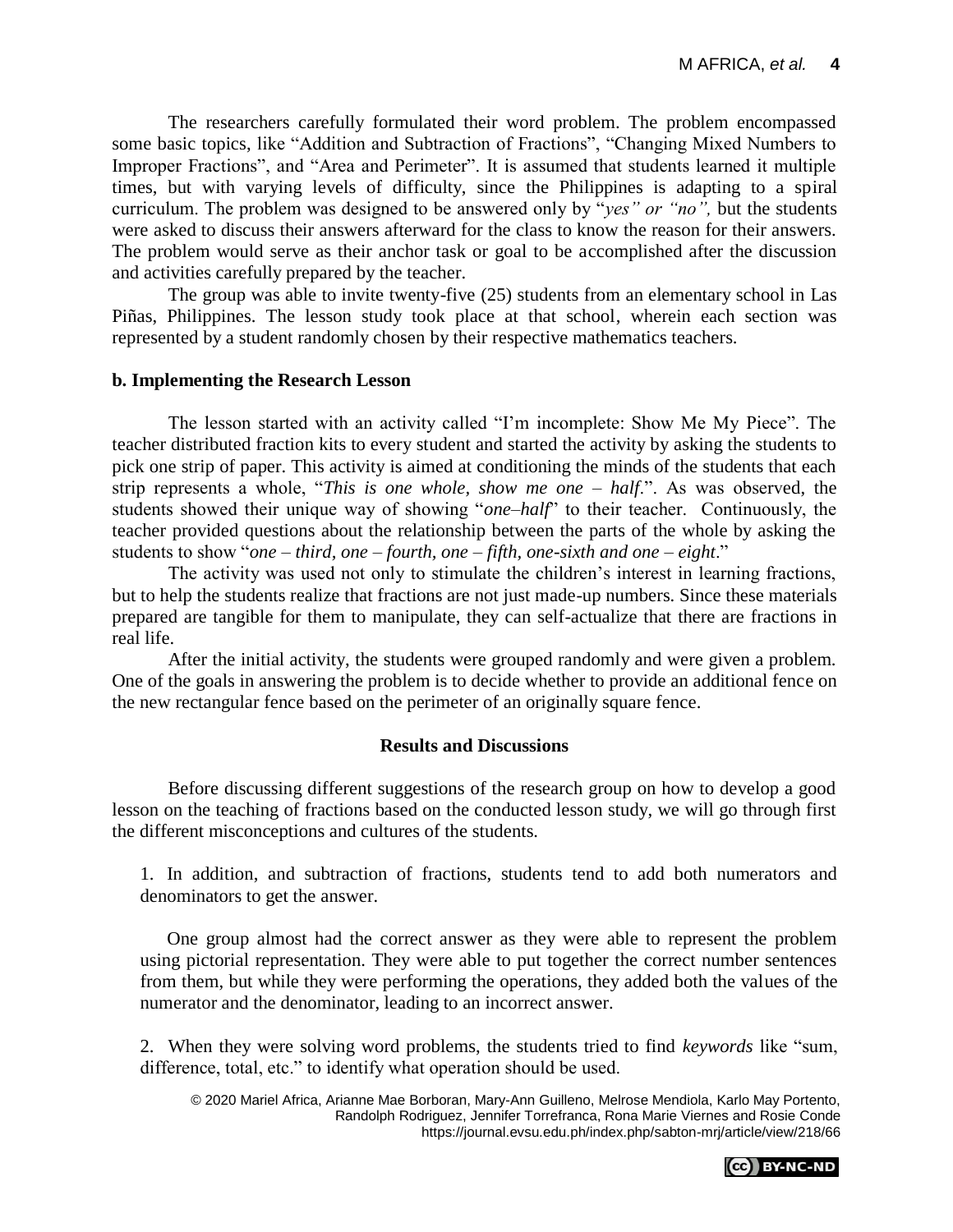An observation that we have made while listening to the conversation of the groups while working is that they tend to find keywords to help them identify operations to be used. One student said, "*May word na add sa problem, kaya addition ang gagamitin natin,"* (There's the word "adding" in the problem so we have to use addition to solve it.) Another student in the same group argued, "*Pero may reduce na word rin, 'di ba subtraction yun?*  (But there is a word "reducing"; it suggests subtraction, right?). With this conversation, the groups' output was that they added the first two fractions, and the sum was decreased by the third fraction given.

3. In working with addition and subtraction involving mixed numbers, students tend to convert the mixed numbers into improper fractions first before combining them.

Although addition and subtraction of mixed numbers could be solved this way as well, what we have noticed is that sometimes, because of too many steps that they need to follow, students can be confused about how to do it. Moreover, they are doing these steps not because they see that improper fractions and mixed numbers are related to each other but because it is the process introduced to them by the teacher. When asked why needed to change them into improper fractions, they answered, "*E kasi ganon talaga."* (It is because that is how we do it.)

4. The students formed a habit of using the acronym "AGONA" to solve word problems.

AGONA stands for, **A**sked, **G**iven, **O**perations to be used, **N**umber Sentence, and **A**nswer. Most of the groups used AGONA to solve the problems given to them. It may suggest that this is the culture that they were used to in solving problems, as the teacher during the lesson study did not require the students to solve the problem nor suggest what strategy they should use.

The group has found three nascent factors that relate to scrutinizing how to improve the teaching of the operations of fractions and focusing on the misconceptions that were extracted from the Lesson Study: (1) providing concrete examples in the context of the students enhances students' engagement, (2) stimulating and processing responses from students helps develop the concept, and (3) connecting the learning to various subjects or fields deepens the students' understanding of the topic.

## *Providing Concrete Examples in the Context of Students Enhances Students' Engagement*

The use of concrete examples so students can visualize the problem is one important thing to consider. The use of a fraction kit is helpful. However, it is also noticeable that even if the students are already in sixth grade, they still admit that the basic fraction skills are still not mastered. One observer overheard one student who said during the lesson that "*I still do not know how to add them*". It was also observed that during the time that the fraction kit was still being used, it was evident that the engagement of the students was to a high extent.

© 2020 Mariel Africa, Arianne Mae Borboran, Mary-Ann Guilleno, Melrose Mendiola, Karlo May Portento, Randolph Rodriguez, Jennifer Torrefranca, Rona Marie Viernes and Rosie Conde https://journal.evsu.edu.ph/index.php/sabton-mrj/article/view/ 218/66

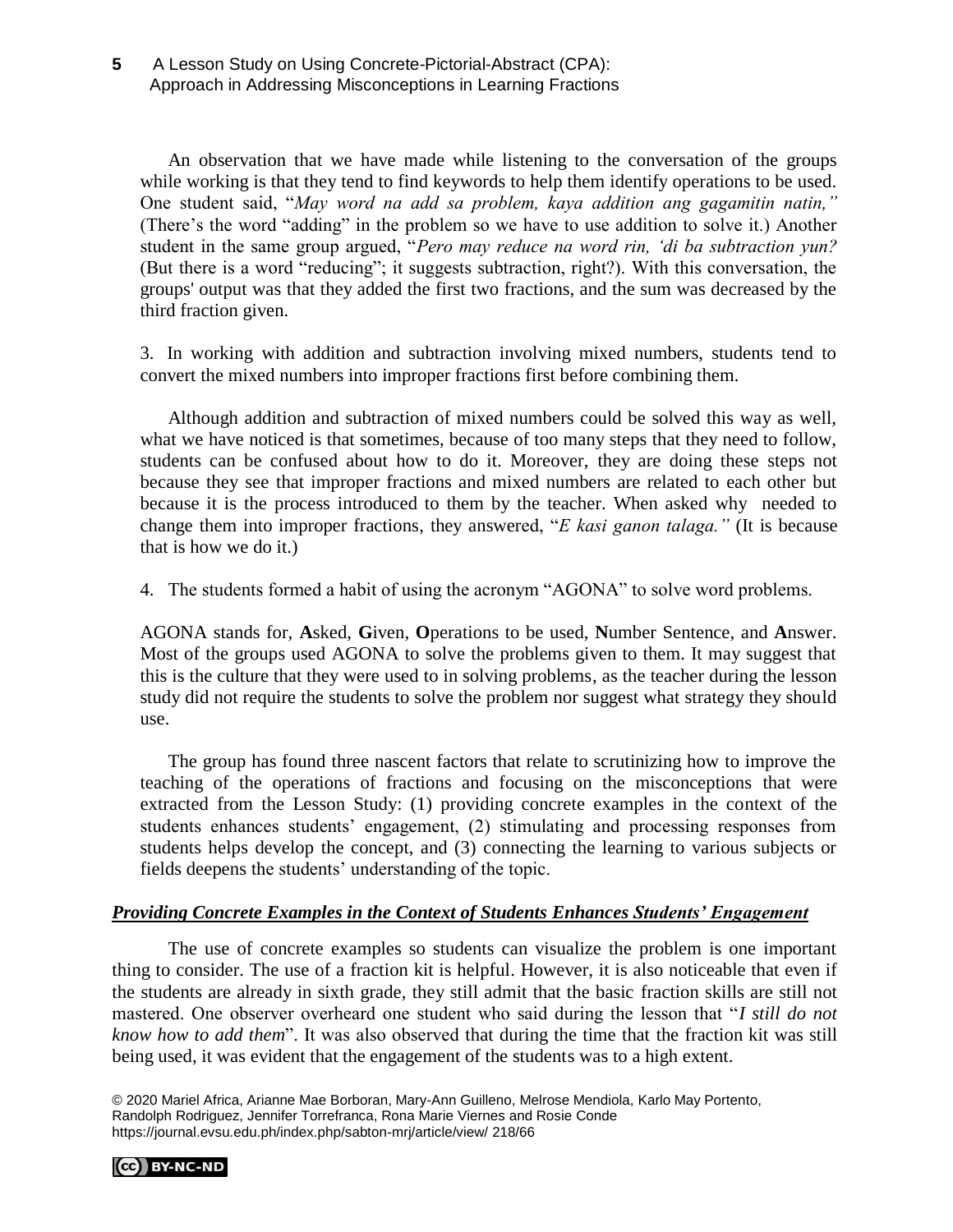The result of our study agrees with previous studies which state that the fraction concept should be developed informally using a decent number of questions and with the same significant and reliable utilization of concrete materials (Empson  $\&$  Levi, 2011). The researchers also found out that functional misconceptions under procedural knowledge, such as the inability to convert mixed numbers to an improper fraction and incorrect algorithms used in performing operations, can also be addressed through a smooth transition from concrete and pictorial models to abstract representations of fractions. This is present in the intervention (Elipane & Bonus, 2015) which significantly helped in correcting the students' misconceptions. This is supported by Piaget's theory (Ojose, 2008) and Mcguire's (2004) study. However, the observers found a "big leap" from the initial activity to the main activity because there were students who were not able to connect the functional knowledge to the problem that they were solving.

## *Stimulating and Processing Responses from Students Help Develop the Concept*

During the initial exercise, the teacher used the fraction kit as a drill for the students. The students initially showed their way of depicting a half based on their fraction kit. As the lesson went along, there were different answers when the teacher asked the students to show him one– third. The teacher then asked the students how they arrived at that answer. The students who got it right were able to explain it and the students who were not able to do the task were guided when they solved additional problems.

Throughout the group activity, it has been observed that the students were sharing their ideas as they answered the questions. After the activity, each group had their representatives and explained their work in class. It was noticeable that the semantic misconceptions under conceptual understanding were present. It includes the inability to comprehend a given problem; analyze given statements in a problem and misinterpret words or phrases in a problem (Elipane & Bonus, 2015).

The students encountered a roadblock after presenting their activity wherein students made computational errors like adding fractions without finding a common denominator. It was addressed by demonstrating the need for adding similar units; this was done using the fraction kit prepared by the research group. The teacher asked the students to identify what 1/4 added to 2/4 with a fraction kit, and the students easily found out that the answer was 3/4 and showed it through counting the number of quarters in the manipulative that they were using. However, when the teacher asked the students to get the sum of 1/4 and 1/2, some of the students immediately answered 2/6. The teachers asked the students to show the result using the fraction kit wherein the students were able to represent both 1/2 and 1/4 as separated wholes. With some probing questions, the teacher led the students to generalize the procedure for combining unlike fractions.

Based on the observations, it would have been better if adding and subtracting similar fractions were addressed first before proceeding to the group activity. On the other hand, the observers commended one group that had shown a pictorial representation of the dimensions of the new rectangular fence, and if it had been focused on this group could have arrived at the correct answer to the problem.

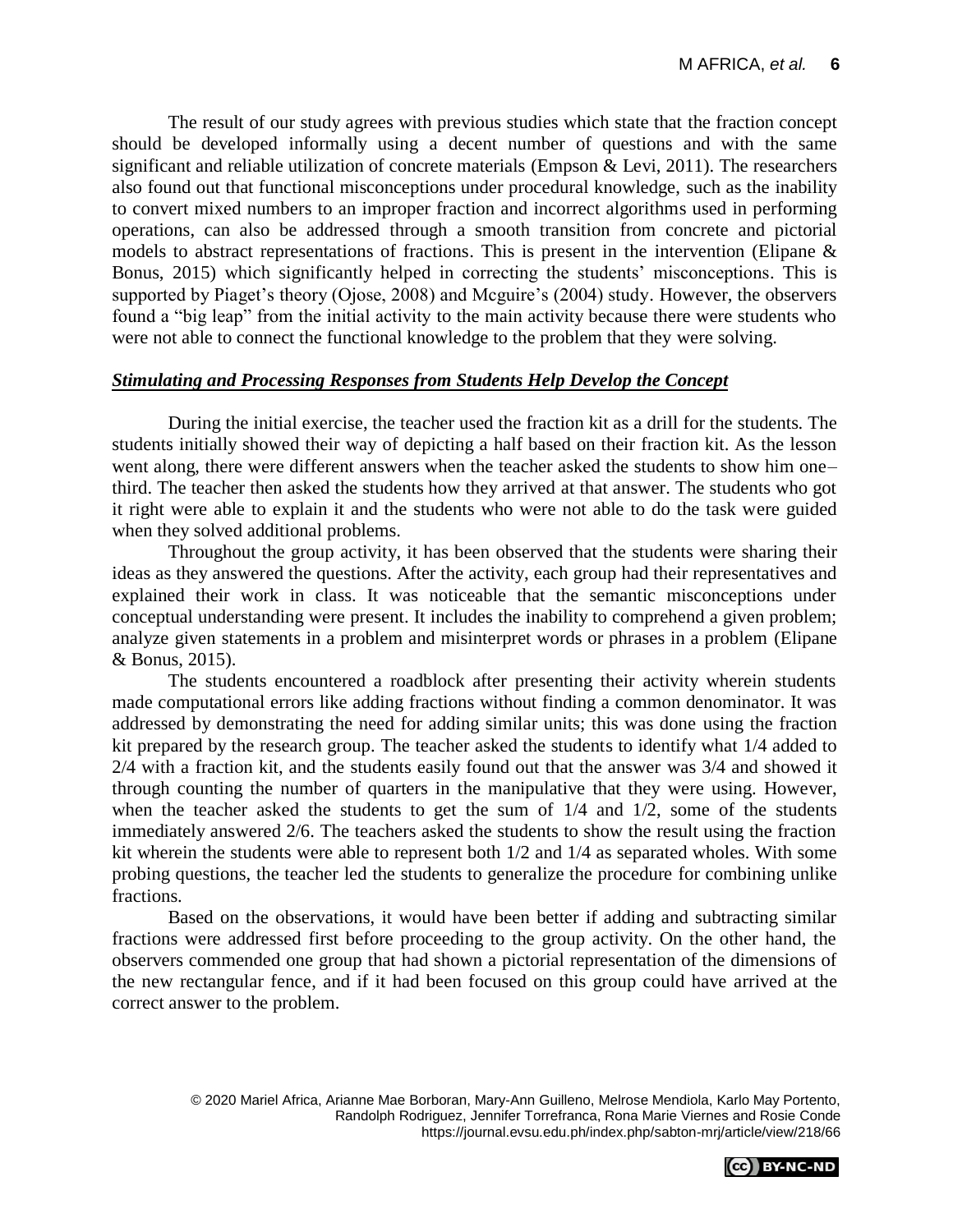**7** A Lesson Study on Using Concrete-Pictorial-Abstract (CPA): Approach in Addressing Misconceptions in Learning Fractions

# *Connecting the Learning to Various Subjects or Fields Deepens the Students' Understanding of the Topic*

The observers agreed that the engagement of the students was evident, even if the activity used initially incorporated a concrete object. Also, this shows that collaboration can help towards the improvement of a lesson as the participants come with different experiences and can contribute.

It was observed that the students explained the connection between the operations on a fraction in their real life and they gave several examples of them, such as sharing their blessings with others.

Lastly, one observer commended the values integration part in the latter part of the lesson for being anchored in real-life and added that a real-life problem is solved by the precise concept of a fraction and that solving each problem carefully is important in our life.

#### **Conclusions and Recommendations**

It can be noted that using the CPA Method in discussing operations on fractions and addressing misconceptions about learning fractions was helpful. Using concrete examples and pictures tailored to their day-to-day lives, the students were able to easily exhaust all the necessary possibilities in a certain situation. By leading them to the abstract process, the students were able to make a connection with why they did such tedious processes earlier and observe how they could see all these possibilities more easily; thus, resulting in their persistence in trying to solve the problem on their own. Through this strategy, students can visualize and appreciate the essence of the lesson. Moreover, by using models in different fraction tasks, students can identify the concepts needed to know and discuss why we do certain processes in working fractions. They can own the experience of discovering their misconceptions and try to find ways to address them. It must be noted that in the entire process, the teacher served as a facilitator of knowledge, which resulted in students producing ideas on their own rather than just becoming receivers of knowledge.

It could also be concluded that planning the lessons and tasks for the students is very crucial. The research group only gave one problem for the class to solve—in line with this, all the reviews and tasks that were previously done before the group activity would be of help to the students in solving the anchored task. It was planned in such a way that it is not too leading for the students to be convened in only one method of solving the problem, nor too disconnected that the students may not be able to see any connections between the activities made and the tasks to be done.

With this research, it is recommended for future researchers to focus mainly on specific topics in solving problems involving fractions, particularly in addition and subtraction. As well, the knowledge before the lesson must be addressed. The researchers are raising one of the points of improvement, which is the consideration of the number of topics to be discussed with the students. It can be noted that the topics that will be discussed must have vivid application in the students' daily lives so they will be able to relate further to the discussion.

© 2020 Mariel Africa, Arianne Mae Borboran, Mary-Ann Guilleno, Melrose Mendiola, Karlo May Portento, Randolph Rodriguez, Jennifer Torrefranca, Rona Marie Viernes and Rosie Conde https://journal.evsu.edu.ph/index.php/sabton-mrj/article/view/ 218/66